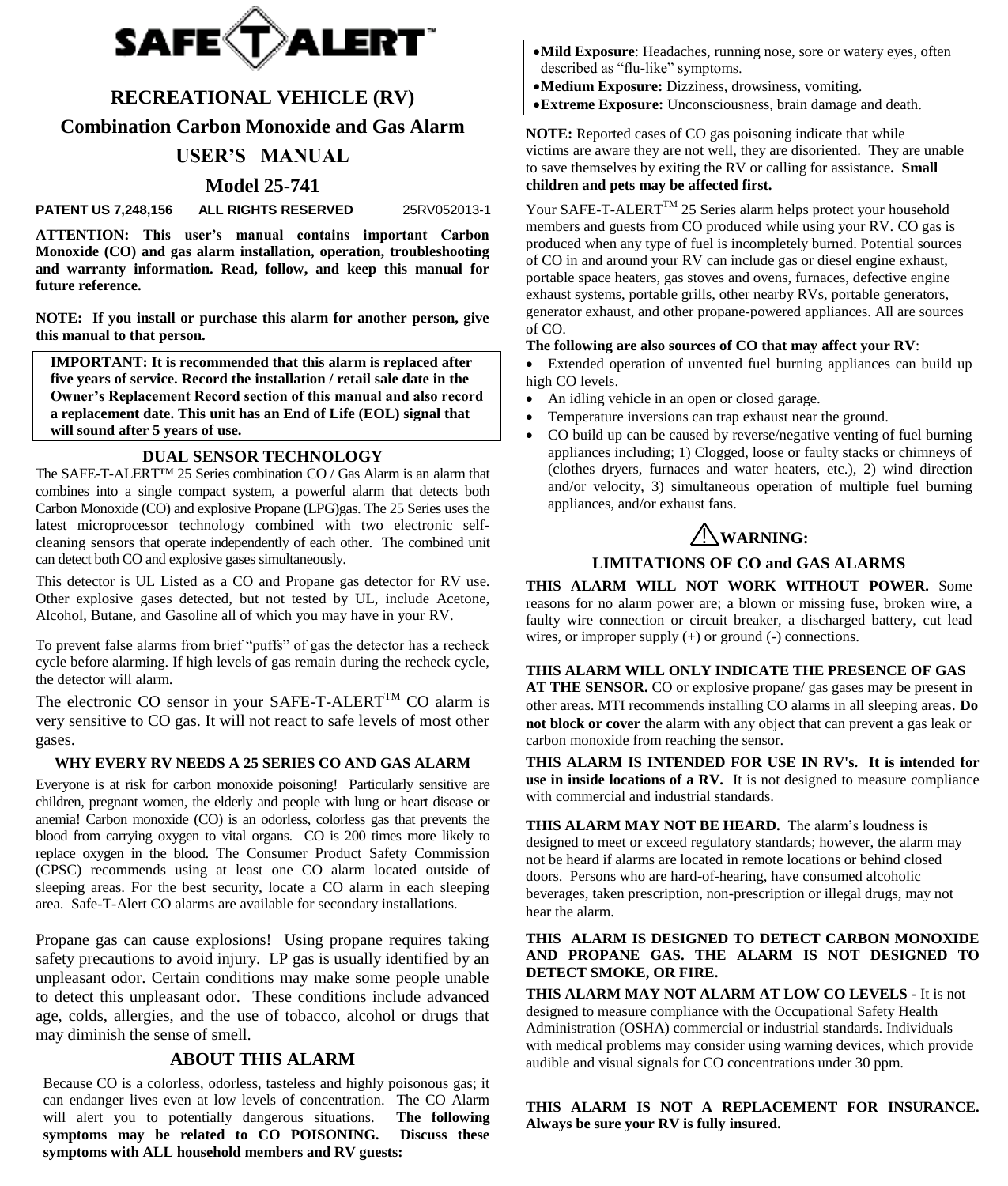**Warning:** Installation of the device should not be used as a substitute for proper installation, use, and maintenance of fuelburning appliances, including appropriate ventilation and exhaust systems.

## **HOW TO PROTECT YOUR FAMILY**

**CAUTION- The SAFE-T-ALERTTM 25 series combination CO and Gas Alarm is designed to protect individuals from the acute effects of carbon monoxide exposure and gas leaks. It will not fully safeguard individuals with specific medical conditions. If in doubt, consult a medical practitioner.**

To protect your family, you should:

- **INSTALL THE ALARM PROPERLY.** Carefully read and follow ALL the instructions in this manual. Test your unit every week. Alarms that do not work will not alert you to hazardous levels of CO or explosive gas. See the section, **Test Procedure**, in this manual for further information.
- MAKE REGULAR VISUAL INSPECTIONS. Check all fuel burning equipment including gas water-heaters, kitchen gas stoves, space heaters, gas dryers and all pilot lights. Check the color of the pilot flame. The color should be blue.
- **MAKE REGULAR VISUAL INSPECTIONS OF THE ENGINE AND GENERATOR EXHAUST SYSTEMS**. Cracked exhaust systems can allow CO to enter the living area.
- **PROFESSIONALLY MAINTAIN YOUR ENGINE AND GENERATOR.** Although gas engines and generators produce CO, a poorly tuned engine and generator will produce greater amounts CO.
- If you smell unusual odors you may have a gas leak, immediately call a local propane gas supplier or fire department to check for possible leaks.

## **WHERE TO INSTALL**

- Install the 25 series in the kitchen area near sources of a potential gas leaks. Some potential sources are a furnace, refrigerator, stove or oven. If potential sources of a gas leak are in separate areas, MTI recommends installing a gas alarm in each area.
- **The Consumer Product Safety Commission recommends installing a CO alarm outside the sleeping area. The 25 series combination CO and gas alarm complies with that recommendation.**
- **INSTALL ALARM** at least 4 inches but not more than 20 inches off the floor.

#### **WHERE NOT TO INSTALL 25 SERIES ALARMS**

- **DO NOT INSTALL** behind furniture, drapes, in closets or areas that will block gas flow to the alarm.
- **DO NOT INSTALL** within 12 inches (30cm) of opening windows, exterior doors, heating or return vents, or other drafty areas.
- **DO NOT INSTALL** on an outside wall.
- **DO NOT INSTALL** on a wall switch controlled by a power line, ground fault circuit or to a circuit breaker.
- **NOTE:** Older RVs may have little or no insulation and therefore are draftier. Carefully consider mounting locations.

The following diagrams provide additional alarm installation information:



■ Recommended Alarm Location



**FAILURE TO FOLLOW THESE INSTRUCTIONS MAY RESULT IN A MALFUNCTION OR FAILURE OF THE ALARM AND MAY VOID THE WARRANTY.**

**SHOCK HAZARD: Turn off power before installing.**

**Power Supply 12 VDC.**

Recommended Wire Size 14 GA. TO 18 GA.

Connect the alarm to a properly fused circuit, maximum over protection device rating 15 amps.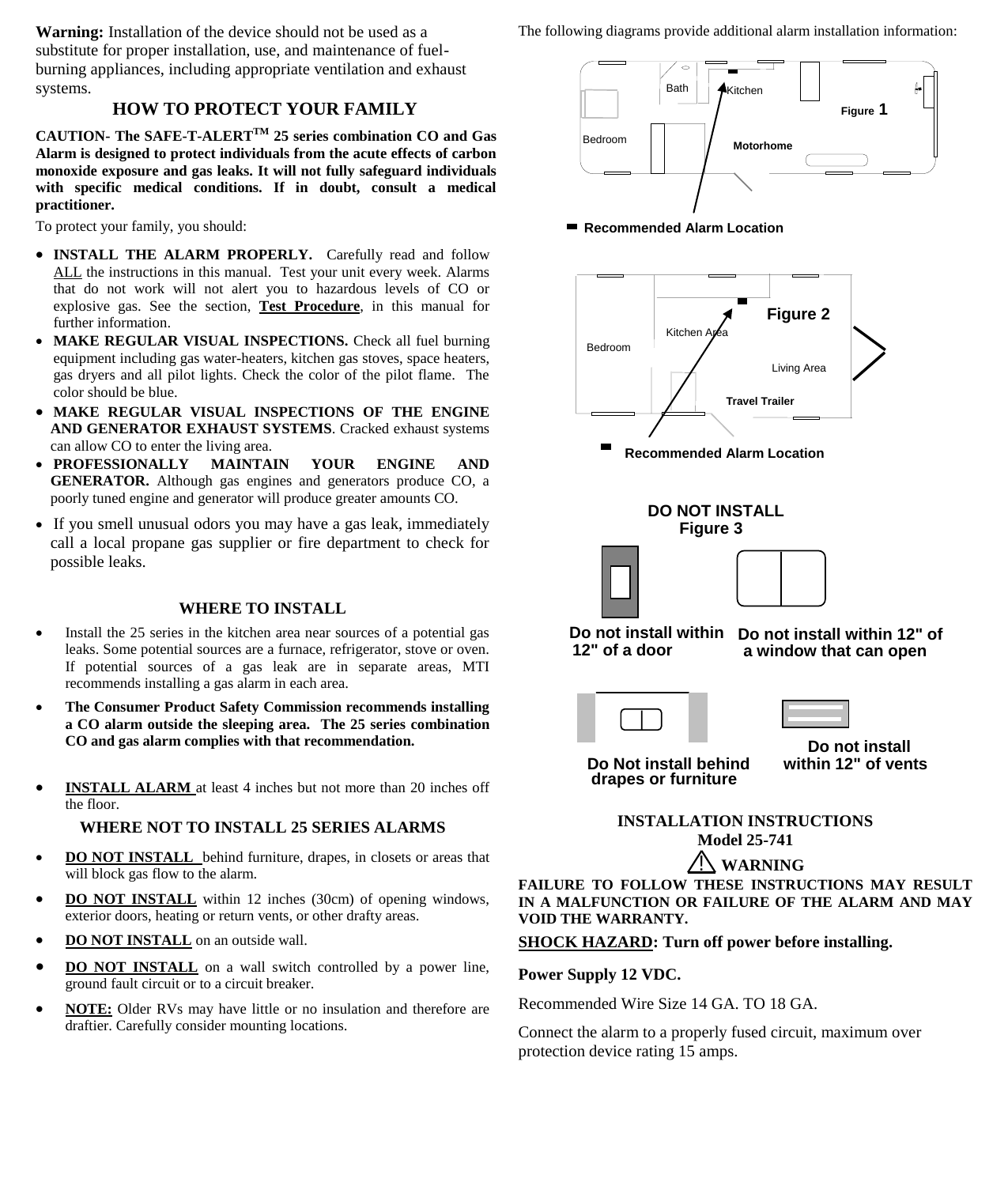**Connect to wiring or circuit that CANNOT be turned off by a switch or ground fault protector. Only use UL or recognized permanent wire connectors.** It is acceptable to connect the 25 Series CO / LP gas alarm to the main disconnect. The alarm will be off along with all other 12 volt equipment when the main disconnect is turned to the off position. The RV must not be occupied when the main disconnect is in the off position.

#### **INSTALLATION INSTRUCTIONS**

Follow these instructions carefully. Failure to follow these instructions can damage the unit and void the warranty.

Select a wall location at least 4" but not more than 20" off the floor.

**25-441-P:** REFER TO ("WHERE TO AND NOT TO INSTALL GAS DETECTOR") Install the back plate and drill a  $\frac{1}{4}$ " hole for the power leads. **C**onnect the RED (+) power lead to the fused circuit. Connect the BLACK lead to Ground (-). Slide the Detector enclosure onto the mounting plate. Reconnect the power supply.

**NOTE: All connections must be in accordance with the National Electrical Code in the Unites Stated and the Canadian Electric Code in Canada .**

#### **TEST PROCEDURE**

## ! **WARNING**

**TO REDUCE THE RISK OF CARBON MONOXIDE POISONING OR PROPANE GAS EXPLOSION, TEST THIS ALARM'S OPERATION AFTER THE RV HAS BEEN IN STORAGE, BEFORE EACH TRIP AND AT LEAST ONCE PER WEEK DURING USE**.

## ! **WARNING**

**WARNING: THE TEST BUTTON ONLY TESTS THE ALARM CIRCUIT NOT THE SENSORS. YOU MAY USE PROPANE OR BUTANE GAS TO TEST THE GAS SENSOR. Note it may take up to 10 seconds for the alarm to sound.**

**TO TEST THE CO SENSOR USE A CAN OF SAFE-T-ALERT CO TEST GAS TO TEST THE 400 PPM CALABRATION POINT. DO NOT TRY TO GENERATE CO TO TEST THE ALARM.** The TEST/RESET button tests all ELECTRICAL functions of the alarm. It does not check the sensor operation.

The alarm may be tested at any time -The TEST/Mute switch is located on the front of the alarm Press and hold the test button for 1 second. The alarm is working properly if the GREEN indicator light changes color to RED and the horn beeps 4 times. The Gas LED should also blink Red.

**IMPORTANT -** If this alarm does not test properly return it immediately for repair or replacement.

#### **OPERATION**

Each time the unit is first powered up, the CO sensor requires a ten (10) minute initial warm-up period to clean the sensor element and achieve stabilization. The GREEN LED indicator will flash on and off during the 10 minute warm-up period. This unit cannot go into a CO alarm during the warm-up period. To test your unit during the warm-up period, press the test button. See Test Procedure in this manual. After the warm-up period, the GREEN power ON indicator should glow continuously If the ON indicator light does not light, see the section, **Trouble-Shooting Guide**, in this manual for further information. **Do not attempt to fix it yourself.**

**Gas Alarm:** When you power the alarm, it has a warm-up period of approximately 1 minute. This unit cannot go into a gas alarm during the warm-up period. After 1 minute the alarm can detect explosive gas.

**Simultaneous CO and Gas Alarms—** Because the risk of a propane gas explosion is generally a more serious danger, your alarm unit gives the gas alarm a higher priority during simultaneous alarm condition.

If your unit generates alarms for both Gas and CO at the same time, the gas LED will flash red and the beeper will sound. The CO LED will be a solid Red until the CO is ventilated out of the RV, at which time the LED will return to the Green operational/safe color.

**Brownout Protection -** The unit can tolerate short power interruptions and brownouts where the circuit voltage drops as low as 1VDC. If the brownout lasts too long, the unit will reset and operate as described above.

#### **LOW POWER OPERATION**

This alarm will operate normally down to7 VDC. Do not operate this alarm below 7 VDC.

#### **VISUAL AND AUDIBLE ALARM SIGNALS**

This SAFE-T-ALERT<sup>TM</sup> CO / Propane Gas Alarm is designed to be easyto-operate. The alarm has two indicator lights that display a specific color for each monitored condition. There also is a matching sound pattern for alarm conditions.

#### **CO ALARM**

The Red CO LED will flash and the alarm will sound 4 "BEEPS" then silent for 5 Seconds**.** These signals indicate that the CO level is over 35 ppm. **IMMEDIATE ACTION IS REQUIRED.** See **Procedures To Take During An Alarm**. This cycle will continue until the TEST/Mute button on the front of alarm is pressed. Ventilate the RV. The RED light will stay ON until the CO has cleared, or the alarm will reactivate in approximately 6 minutes if the CO is still present. DO NOT RE-ENTER THE RV. This alarm will return to normal operation after the RV s properly ventilated.

#### **PROPANE GAS ALARM**

The Red LED will Flash and the alarm will sound a steady tone whenever a dangerous level of propane gas is detected. **IMMEDIATE ACTION IS REQUIRED.** See **Procedures Take During A Gas Alarm** The detector will continue to alarm until the Test/Mute switch on the front of the alarm is pressed. Ventilate the RV. The RED Gas LED will continue to flash until the gas has cleared, or the gas alarm will reactivate in approximately 5 minutes if the gas is still present. DO NOT RE-ENTER THE RV. This alarm will return to normal operation after the RV s properly ventilated.

**MALFUNCTION/SERVICE SIGNAL** If any malfunction is detected, the Gas LED will remain off and the Operational/CO LED will alternate Red/Green and the alarm will sound once every 15 seconds. Press the Test/Mute button. If the Test/Mute button does not clear the signals, check the battery voltage. I**f the battery voltage is not low and the unit will not return to normal operation, immediately remove the alarm and return for service or warranty replacement.** See the warranty section in this manual.

| <b>OPERATION</b>                   | <b>AUDIBLE SIGNAL</b>               | <b>VISUAL SIGNAL</b>                          |
|------------------------------------|-------------------------------------|-----------------------------------------------|
| <b>NORMAL</b>                      | <b>NONE</b>                         | STEADY GREEN                                  |
| <b>CO ALARM</b>                    | 4 "BEEPS"<br>5 SECONDS OFF          | <b>STEADY RED</b>                             |
| PROPANE ALARM                      | CONSTANT                            | <b>FLASHING RED</b>                           |
| <b>ALARM</b><br><b>MALFUNCTION</b> | <b>BEEP" EVERY</b><br>30 SECONDS    | <b>ALTERNATING</b><br>RED/GREEN               |
| END OF LIFE                        | <b>BEEPS EVERY</b><br>25-30 SECONDS | <b>RED RED GREEN GREEN</b><br><b>FLASHING</b> |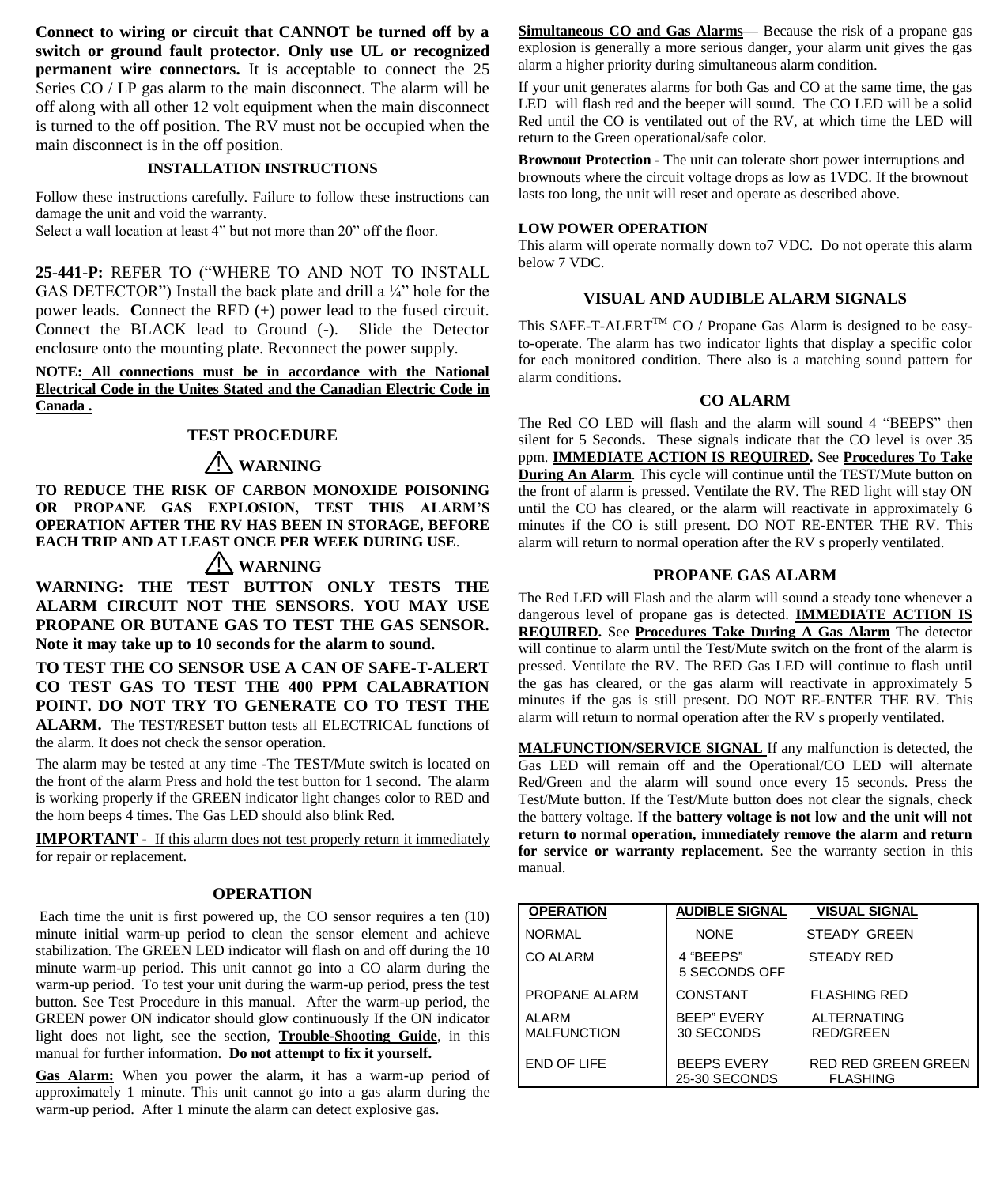#### **TROUBLE-SHOOTING GUIDE**

**Use this chart to trouble-shoot problems with this 25 series Alarm.**

| <b>PROBLEM</b>                                                 | <b>CAUSE/SOLUTION</b>                                                                                                                     |
|----------------------------------------------------------------|-------------------------------------------------------------------------------------------------------------------------------------------|
| <b>Green Operational LED Off</b>                               | <b>1.Bad Wire Connection</b><br>2. Reversed Wiring<br>3. Main Power Off<br>4. Missing or Blown Fuse<br><b>5. Contact Customer Service</b> |
| <b>No Sound When Testing</b><br><b>No Red LED When Testing</b> | <b>Contact Customer Service</b><br><b>Contact Customer Service</b>                                                                        |
| Locked In Alarm                                                | <b>Contact Customer Service</b>                                                                                                           |

**MALFUNCTION ALARM LED 1. Check Battery Voltage Red/Green & Beeps Every 15 Seconds** 

**Battery Voltage is Good and it 2. Contact Customer Service Will Not Reset To Normal operation** 

| <b>END OF LIFE ALARM</b>      | Push reset button to reset for   |  |
|-------------------------------|----------------------------------|--|
|                               | 3 days – Replace within 30 days. |  |
| Customer Service 800-383-0269 | www.safetalert.com               |  |

#### **HOW TO TAKE CARE OF YOUR ALARM**

This CO / Propane Gas Alarm is designed to be as maintenance free as possible. To keep your alarm in good working order, you must:

 **TEST THE ALARM WEEKLY.** See the section, **Test Procedure**, in this manual for further information.

 **VACUUM THE DUST OFF THE ALARM COVER.** At least once a year (more frequently in dusty locations), use the soft brush attachment of your vacuum to clean the alarm cover.

 **CLEAN THE ALARM COVER WHEN DIRTY.** Wash the alarm cover by hand. Use a cloth dampened in clean water. Dry with a soft cloth.

 **DO NOT SPRAY CLEANING AGENTS OR WAXES DIRECTLY ONTO THE FRONT PANEL.** This action may damage the sensor, cause an alarm or cause an alarm malfunction.

 **OBSERVE THE COLOR OF THE INDICATOR LIGHT.** At frequent intervals and during your weekly test, check the indicator light on the on the front panel of the alarm.

See the section, **Operation,** in this manual for further information.

#### **PROCEDURES TO TAKE DURING GAS ALARM**

**1. Turn off all Gas appliances (Stove, Heater, Furnace, Refrigerator, etc.), extinguish all flames and smoking material.** 

- **2. Press the Test/Mute switch. DO NOT DISCONNECT POWER**
- **3. Evacuate the RV. Make sure everyone is accounted for. Leave the door and windows open.**
- **4. Turn off the propane tank valve.**
- **5. Determine and repair the source of the leak. Get professional help if necessary.**

**CAUTION- DO NOT RE-ENTER UNTIL THE PROBLEM IS CORRECTED.**

## **PROCEDURES TO TAKE DURING AN CO ALARM**

Follow the alarm procedures for your country. The emergency number depends on your travel location.

## **PROCEDURES TO TAKE DURING A CO ALARM IN THE USA**

**WARNING**: Actuation of this device indicates the presence of carbon monoxide (CO) or propane gases, which can KILL YOU. If signal sounds (4 beeps and flashing or solid red light): **1)** Operate the Test/Mute button; **2)** Call your emergency local service (Phone Number \_\_\_\_\_\_\_\_\_\_\_\_\_ ) (fire department or 911); **3)** Immediately move to fresh air - outdoors or by an open door/window. Check that all persons are accounted for. Do not reenter the premises or move away from the open door / window until the emergency responders have arrived, the premises have been aired out and your alarm remains in its normal operation. **4)** After following steps 1-3, if your alarm reactivates within a 24-hour period, repeat steps 1-3 and call a qualified appliance technician. (Phone Number

\_\_\_\_\_\_\_\_\_\_\_\_\_\_\_) to investigate for sources of CO from fuel burning equipment and appliances, and inspect for proper operation of this equipment. If problems are identified during this inspection have the equipment serviced immediately. Note any combustion equipment not inspected by the technician and consult the manufacturers' instructions, or contact the manufacturer directly, for more information about CO safety and this equipment. Make sure that the motor vehicles are not, and have not been, operating in an attached garage or adjacent to the residence.

## **PROCEDURES TO TAKE DURING A CO ALARM IN CANADA**

**WARNING:** Actuation of this device indicates the presence of carbon monoxide (CO) and propane gases which can KILL YOU. If signal sounds (4 beeps and flashing or solid red light: 1) Operate the Test/Mute. Immediately move to fresh air - outdoors or by an open door/window. Check that all persons are accounted for. Do not reenter the premises or move away from the open door/window until the emergency responders have arrived, the premises have been aired out, and your alarm remains in its normal condition; 2) call your emergency local service (telephone number  $)$  (Fire department or 911).

Two self-adhesive labels are included with this Alarm. Add the phone numbers of your emergency service provider and qualified technician in the space provided. Place one label near the alarm and one label near a fresh air source where you plan to gather if the alarm sounds.